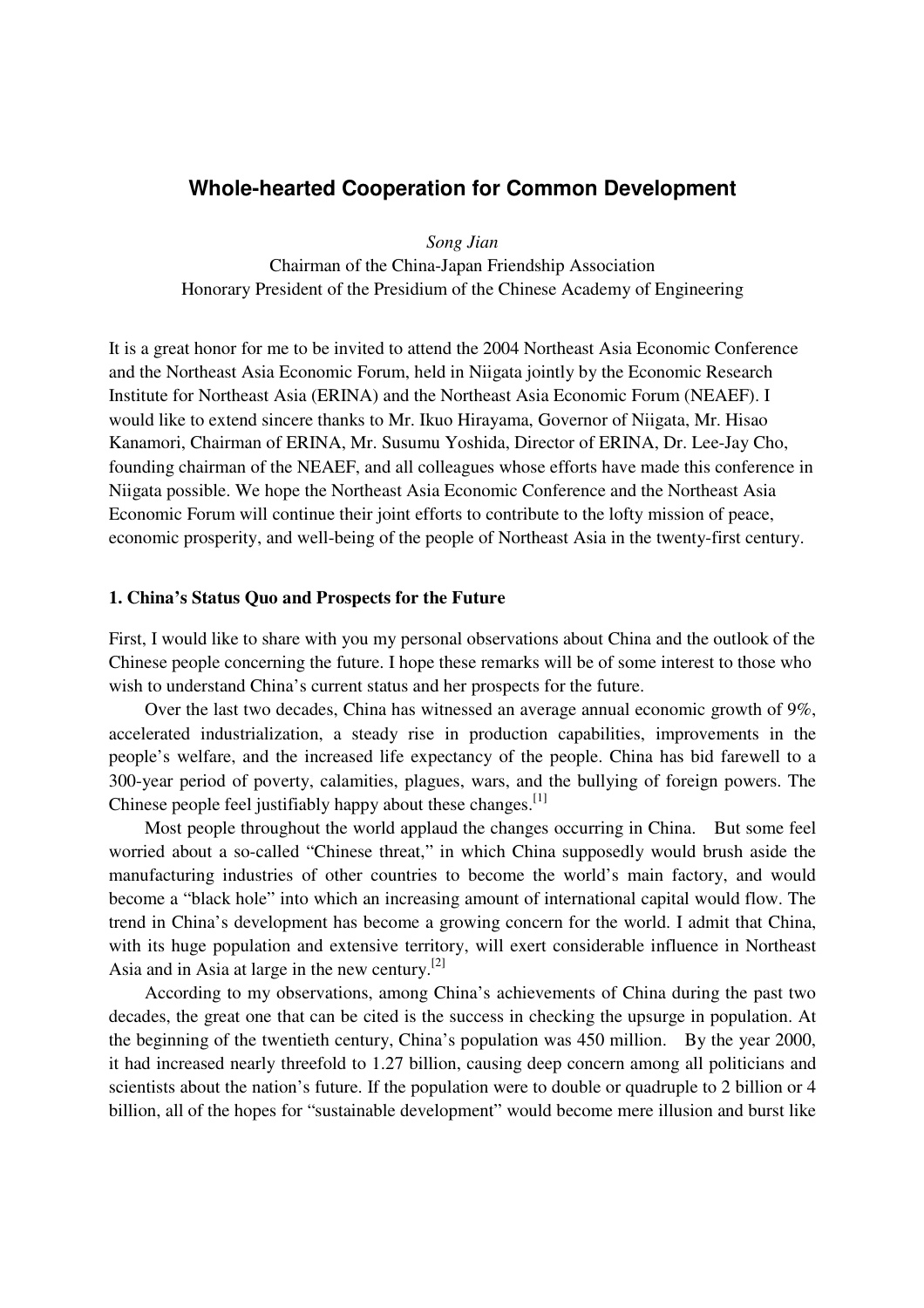a bubble. Over the past two decades, China's total fertility rate (TFR, a measure of the average number of children within the child-bearing age of the country's women) has declined from 4.0 in the 1970s to the current level of 1.8. We proved<sup>[3]</sup> that the critical TFR for China's population during the 1980s was 2.16. If China's TFR were higher than that for long, its population would increase ceaselessly; below this level, however, the population would gradually decrease. The current population policies are likely to bring TFR down to 1.6 shortly. The government is committed to forging ahead with its policy of family planning, to make the population cease to grow and to become stabilized at 1.6 billion in 3 or 4 decades. By the end of the twentieth century, the fuse of possible population explosion had been removed, creating the prerequisite condition for steady growth of per-capita income.

In recent history, Chinese people were constantly fearful of famine and war-caused chaos; calamities and famine were far from infrequent. "Have you had your meal?" therefore became a popular greeting in lots of rural areas. During the past two decades, however, China has made great strides in its agricultural development, thanks to the efforts of the scienctific community and the government at all levels. Although the population increased by 270 million during this period, the per-capita grain output increased from 200 kg during the 1970s to 400 kg in 2000, and exports of cereals and foodstuffs are increasing steadily. Per-capita supplies of meat, eggs, seafood, and fruit increased by 5 to 10 times during the same period of time. Owing to improved medical treatment, life expectancy has been raised from 67 years in 1975 to the current 71.8 years. In 2002, China's gross GDP amounted to RMB 10.2 trillion (\$1.23 trillion), and the per-capita GDP reached RMB 7,970 (\$950), four times the amount in 1980. China's imports and exports have also witnessed substantial growth, amounting to \$620 billion, which is an increase of 16 times over the \$38 billion of 1980. At the end of 2002, foreign currency reserves amounted to \$286.4 billion. All these figures make the Chinese people cheerful.<sup>[1,4]</sup>

The Chinese have good reason to be gratified but no right to be arrogant. China is still at the initial stage of industrialization, lagging about 200 years behind Europe and 100 years behind Japan, and it will remain a low-income developing country for many years to come. Its rural population, 70% of the total, still relies on manual labor with a low level of mechanization. The per-capita income of rural people in 2002 stood at \$300, or less than one U.S. dollar a day. A comparison of per-capita GNP levels in 2002 shows that Japan ranked 35 times higher than China, the United States ranked 30 times higher, and countries in the middle range of development ranked 10 times higher. Assuming that China's economic growth doubles each decade in the future, as the Sixteenth National Congress of the CPC has requested, it will take 20 years to reach a per-capita income of \$3,000, and 5 decades would be needed to catch up to half the level of Japan or America.

It is naive to think that China's drive for industrialization will not encounter hurdles. In the twenty-first century, the Chinese people should be well prepared to meet all new challenges and overcome difficulties and troubles. The only way for the country to complete the process of industrialization—thereby raising social productivity and the people's income, and guaranteeing that 1.6 billion people can lead a comfortable and decent life—will be through hard work, braving all difficulties and behaving modestly.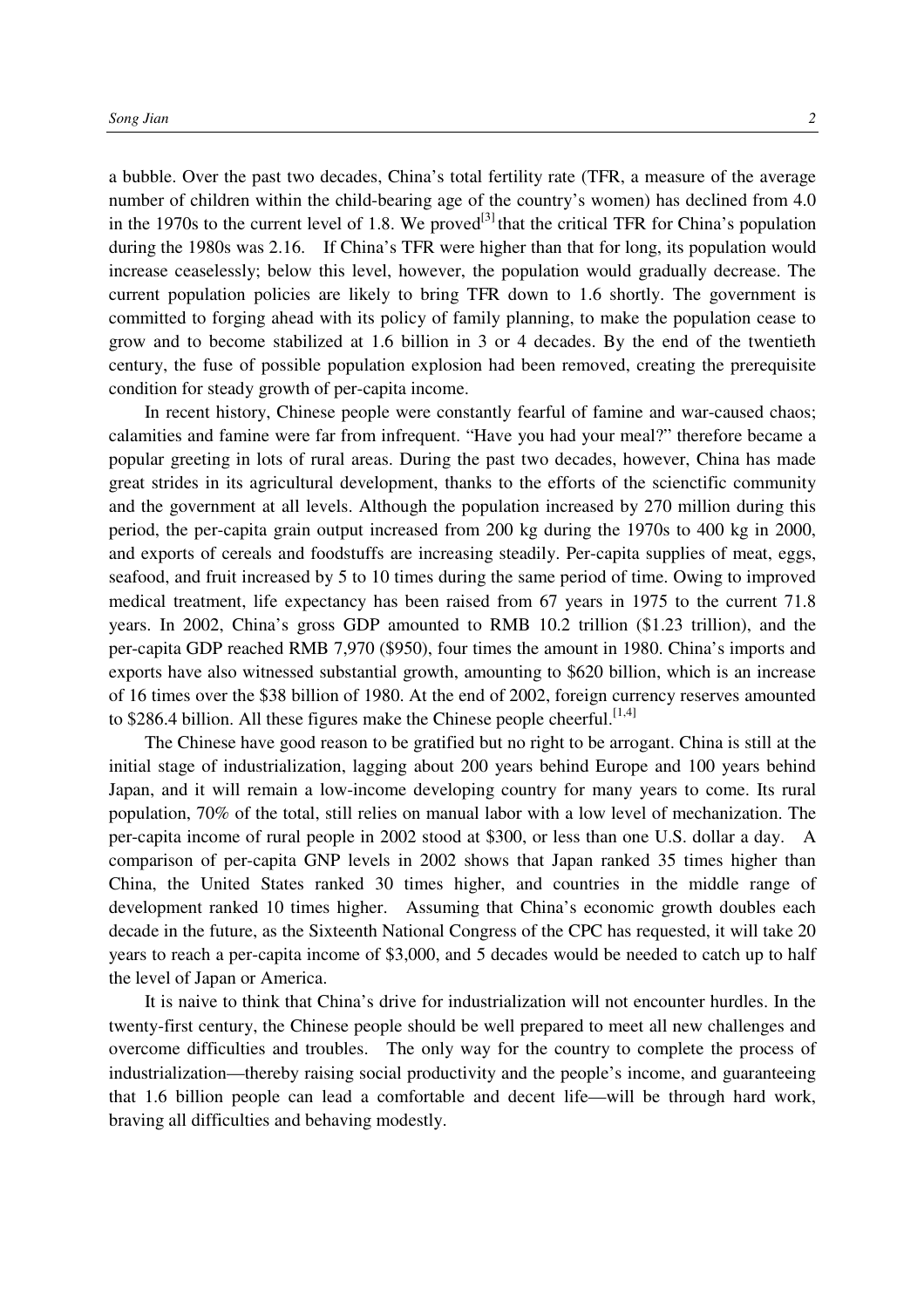Most Chinese people are keenly aware that it is in the nation's own interest to learn from the developed nations, especially from neighbors, maintaining friendly relations with them and never seeking confrontation. Over the past 20 years, the Chinese government has unwaveringly adhered to the principle of mutual understanding, accommodation, and cooperation with all neighboring countries. The government attaches great significance to engaging in friendly cooperation with the US, Russia, and the EU, resolving disputes on the basis of mutual trust and seeking common ground, while putting aside differences, and thus creating a favorable international environment of lasting peace for China's economic development. This is the basic state policy of "focusing on economic construction as the central task."

The outlook of many Chinese people is that we should earnestly learn the strong points of all nationalities and countries. All positive achievements in politics, economics, sciences, technology, literature and arts are well worthwhile for reference and the learning process. Should China become a strong power in the distant future, it still needs to learn from others, rather than riding on a high horse. In short, China needs to learn from other countries, no matter what it achieves in its own development. Most scholars and politicians cordially share the admonition made by the late Deng Xiaoping: the Chinese people should keep a cool head, work hard, be modest, never attempt to be a world leader, and win another 50 years of peaceful industrialization and modernization. The so-called "Chinese threat" and "world's factory" do not conform to the realities and the trajectory of China's recent history, and are nothing but exaggeration and distortion of the actual economic trend.

#### **2. Good-neighborliness Policy**

The Chinese people have a high regard for Japan's industry. Both its traditional and its high-tech industries are highly developed. Despite the economic downturn in recent years, Japan has still been maintaining a GNP (\$4 trillion) that is the world's second-largest (after the US), and it has sustained a per-capita GNP of \$35,000, which ranks the Japanese among the wealthiest people in the world.

People still frequently recall that, at the end of the Second World War, Japanese industry had been thoroughly destroyed, agricultural land had fallen into disuse, and millions of family members had been lost. The Japanese people firmly fought for survival amid poverty and hardship during those times. Yet it took only 30 years for Japan to achieve a level of development even higher than the level before the war. Its emergence as the second largest economy in the world was nothing short of an economic miracle, a grand reincarnation in the terms of Buddhism. Japan's miraculous achievement is an important topic that has attracted the attention of economists throughout the world since the  $1980s$ .<sup>[5,6,7,8]</sup>

In the initial phase of its industrialization drive, China has been enjoying and appreciating considerable support and assistance from Japan. The Chinese are learning in earnest the Japanese spirit of diligence, devotion, and braveness toward innovation and hi-tech development. Lots of big Japanese corporations—Nippon Steel, Matsushita, NEC, Toyota, Honda, Kyocera, FUNAC, and many others—have set excellent examples for Chinese entrepreneurs to study and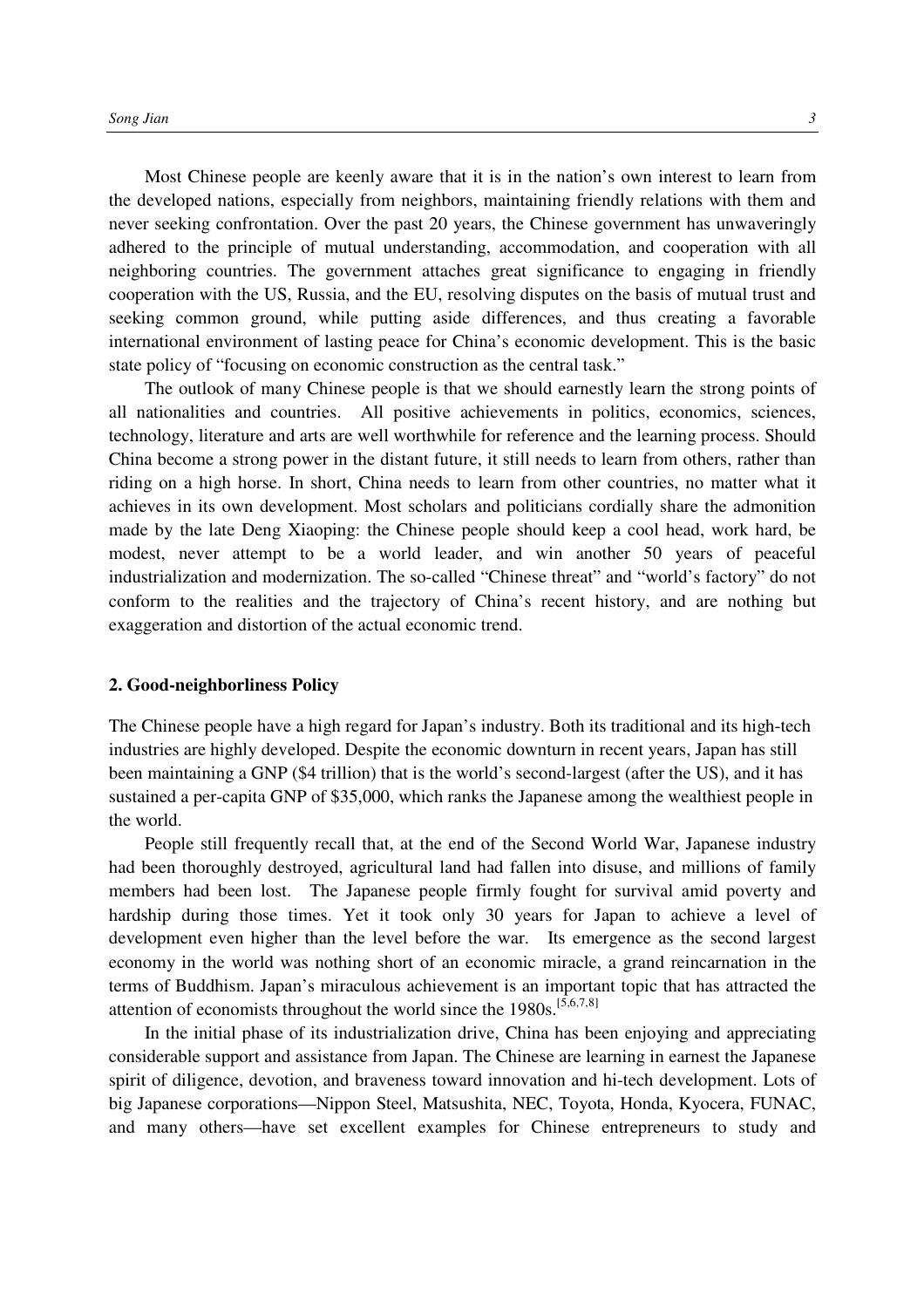follow.[9,10,11] Nippon Steel Corporation contributed much to the founding of Shanghai Baogang, Matsushita to Beijing Television Tube Company, and NEC to Shanghai Microelectronics Company. They have created models for Sino-Japanese economic and trade cooperation.

Ever since China and Japan normalized diplomatic relations, about three decades ago, the Japanese government has offered many loans to China, for a total of 2.7 trillion yen, and has provided free economic aid of over 110 billion yen. These funds have been channeled into construction work (railways, highways, harbors, and airports), environmental protection, education, and medical care, and have contributed a great deal to China's socioeconomic development and the improvement of the people's welfare, which are greatly appreciated.<sup>[12]</sup>

The increasing economic and trade cooperation between China and Japan is significant for sustaining the development of both economies. Bilateral trade in 1972 was only \$1.1 billion; it exceeded \$100 billion in 2002, representing an increase of a hundredfold. Japan has been China's largest trading partner for 9 consecutive years, and China became Japan's second largest trading partner in 2002. The Japanese have, so far, invested in more than 22,400 businesses in China, with a total investment of \$44.1 billion. Businesses in China with Japanese investment are directly engaged in production and business operations, and have made a considerable contribution to Sino-Japanese economic and trade cooperation. As a byproduct, those Japanese business have disseminated their management expertise and technologies, winning respect and support from all levels of government in China and from the general public. Past experiences have shown that these businesses enjoy gratifying profitability.

In brief, over the last two decades, the Japanese people have rendered substantial support to China's economic development and social progress, for which the Chinese people feel heartfelt gratitude.

Russia, one of China's closest neighbors, established and maintained close and favorable relations of cooperation with China for most of the twentieth century. When the PRC was founded at the time of the Cold War, Russia offered decisive support and assistance to China in its efforts to restore the national economy, establish primary industries, and train scientists and engineers. Most of China's primary industrial technologies were introduced from Russia during the period 1950-60. That era of friendly cooperation between China and Russia left an indelible mark on China's modern history and will long be remembered by generations to come. Russia began its industrialization in the time of Peter the Great. Ever since the founding of the St. Petersburg Academy of Sciences (the predecessor of the Russian Academy of Sciences) in 1724, Russia has scored many great achievements in science, technology, and industry, and has made a tremendous contribution to the progress of humankind. Many Russian scientists and engineers are recorded in the annals of world science. With its substantial potential for science and technical development, abundant natural resources, and persevering people, Russia will be a critical partner in economic cooperation for all the countries of Northeast Asia.<sup>[13,14]</sup>

After the ups and downs of the second half of the twentieth century, Sino-Russian relations have entered a new era. The Treaty of Good-Neighborliness and Friendly Cooperation between the People's Republic of China and the Russian Federation has laid a solid foundation and cleared the way for long-term, close cooperation with mutual benefits between the two countries.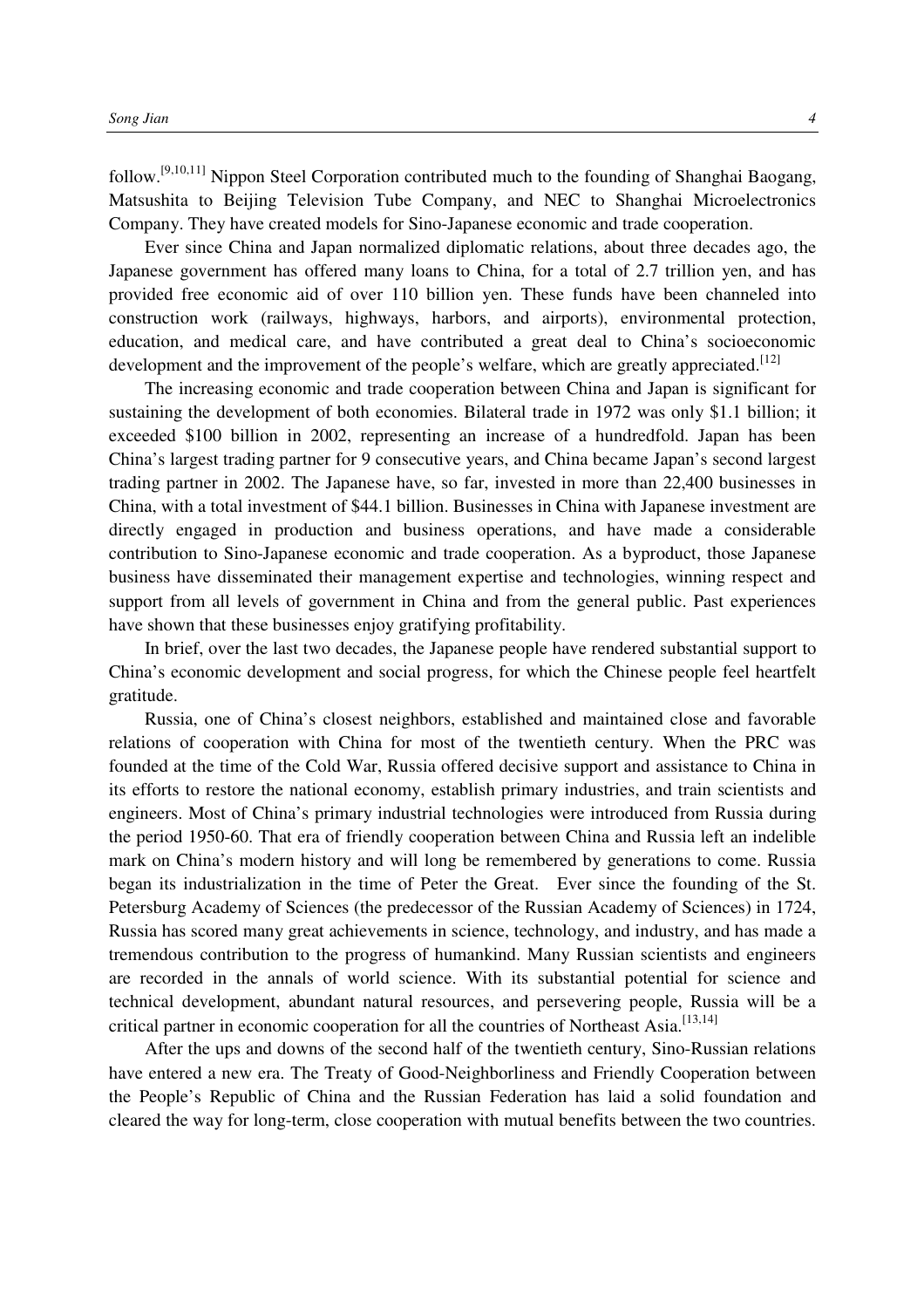Recent years have witnessed the accelerated tempo of cooperation in economic, technical, and trade affairs. Bilateral trade has steamed ahead on a fast track of robust growth of over 20% annually, which has been of substantial significance for driving the economic growth and social progress of the two economies and for fueling the economic development of Northeast Asia as a whole.

South Korea has also registered robust economic expansion since the Korean War. From the 1950s to the 1980s, it scored notable achievements in introducing technology, developing its own basic industries, incubating high-tech industries, and raising the level of its people's welfare. South Korea has thus become an excellent model of transition from an agricultural to an industrialized nation among developing countries. Despite the heavy blow to its economy from the Asian financial crisis in 1997, South Korea has recovered quickly and got on a steady growth path. Its per-capita GNP was raised to nearly \$10,000 by the end of the twentieth century, more than 10 times that of China.[15,16,17] South Korea's accomplishments provide a reference of great value, not only for China but also for many developing countries.

China and South Korea established formal diplomatic relations in 1992, to the wide acclaim of people in both countries and around the world. Since then, the two nations have seen robust expansion of their close cooperation in all economic, cultural, scientific, and technological fields. Bilateral trade stood at \$36 billion in 2001 and is on a track of accelerated growth. According to China's official statistics, South Koreans have set up 18,200 businesses with a total investment of \$12.5 billion in China, as of January 2002, positioning themselves as the eighth largest foreign direct investors in China. In 2001 alone, South Koreans invested in and founded 2,900 new businesses with a total investment of \$2.1 billion in China. Despite its modest population of 47 million, equivalent to the population of only a medium-size province in China, South Korea has scored remarkable accomplishments in its economic development, and has thus won the cordial admiration of the Chinese people and the rest of the world.

China is committed to a policy of maintaining friendly relations with its neighbors, and has striven hard to develop further friendly relations of cooperation with the DPRK, Mongolia, and all countries in Southeast and Central Asia. China is determined to increase its friendship and cooperative relations with all the neighboring countries in the twenty-first century.

Mother nature and history have made us neighbors; no force whatever in the world can tear us apart. All of our people have the right and strong will to enjoy close and favorable relations with mutual trust and assistance for common development.

#### **3. Opening-up Policies**

China's economic growth and considerable technological process in the past two decades are attributable, to a large extent, to the policies for opening up the economy and carrying out reforms. It is well recognized that opening up leads a nation toward progress, whereas seclusion makes it sink into a backward state. China remained in isolation from the rest of the world for 400 years during the Ming and Qing dynasties, thereby missing numerous opportunities for development. The opening-up has enabled China to adopt numerous generic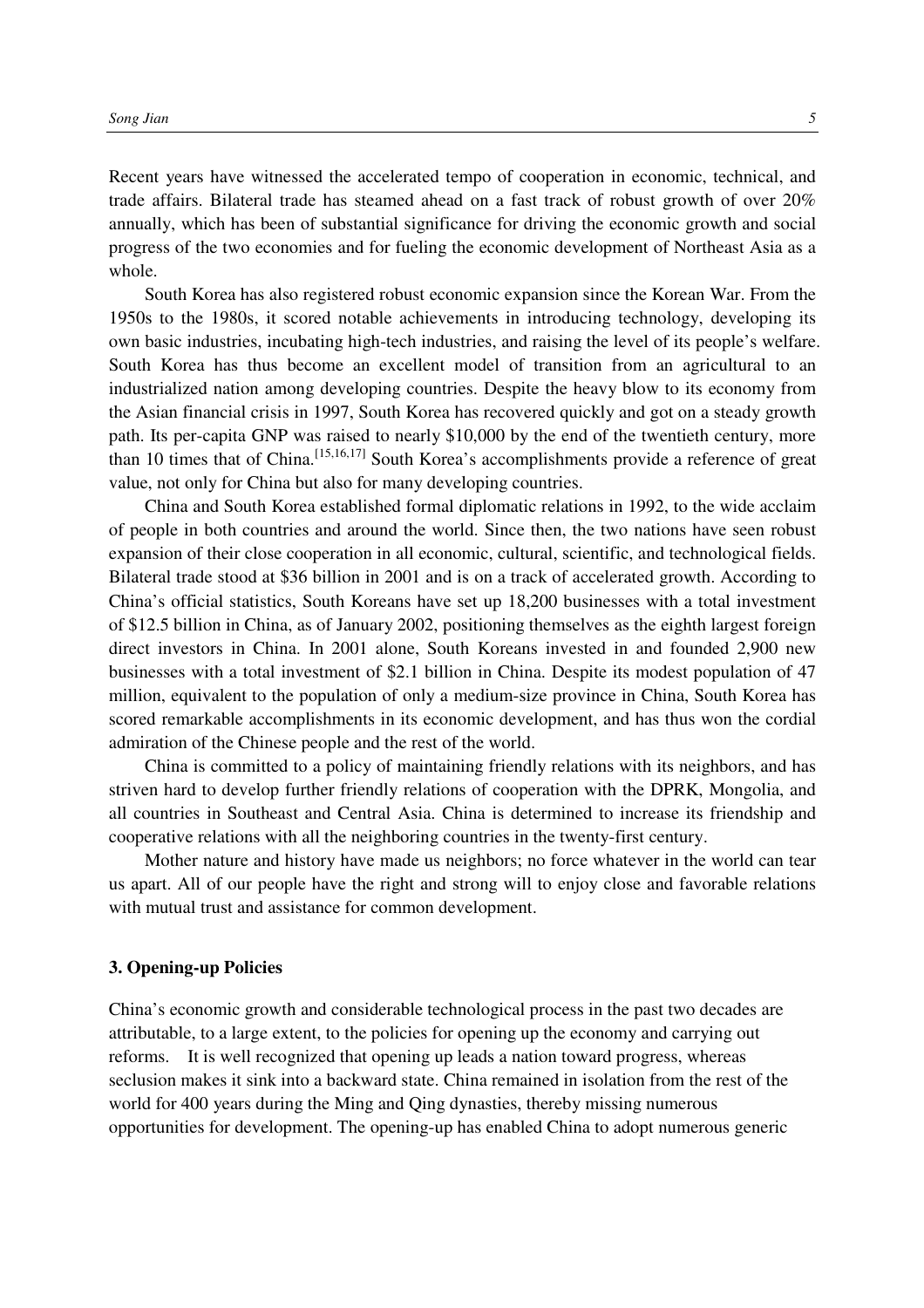and appropriate technologies, rather than starting from scratch. It enables industrial and technical communities to forge ahead with their own innovations from a high starting point and catch up with the state-of-the-art technologies in a short time.

In fact, there is a universal law of nature—the second law of thermodynamics in the natural sciences—which asserts that any system can develop or grow to a higher level only in an open environment that allows the system to exchange energy, substances, and information with the outside world. By contrast, a closed or isolated system decays and degrades into disorder. This universal law of nature turned out to be applicable to social systems as well. This was the reason why the Chinese scientific community voiced their strong support for the opening-up policy. They believed that the trend of globalization would bring about an even better, open environment for the development and for the scientific and technological progress of the country.

Over the past two decades, China has made use of \$450 billion in foreign direct investment (FDI), and recently over \$40 billion per year. In 2002 alone, FDI amounted to \$52.7 billion. This FDI can be viewed as a type of energy absorption. In 2002, China's foreign trade stood at \$620 billion. This is a process of exchanging with the outside world energy, raw materials, and products. By the end of 2002, foreign investors had established 430,000 businesses, with a total signed investment of \$837.3 billion, and \$451.6 billion on the spot, provided jobs for 20 million employees. In terms of investment volume in China's mainland, Hong Kong and Macao ranked first among the investors in 2001, followed by the US, Japan, and the EU, and South Korea ranked eighth. The following chart reflects the FDI from these four countries during the past 16 years. [18]



FDI from USA, EU, Japan and South Korea in China from 1986 to 2001

The Chinese people benefit most from neighboring countries. The non-trade exchanges and communications between people stand out as an indispensable channel for knowledge dissemination and information exchange. In this context, the development of tourism among neighboring nations has great significance. In recent years, we have witnessed a steady increase in the number of tourists coming to China from other Northeast Asian countries. In 2001, for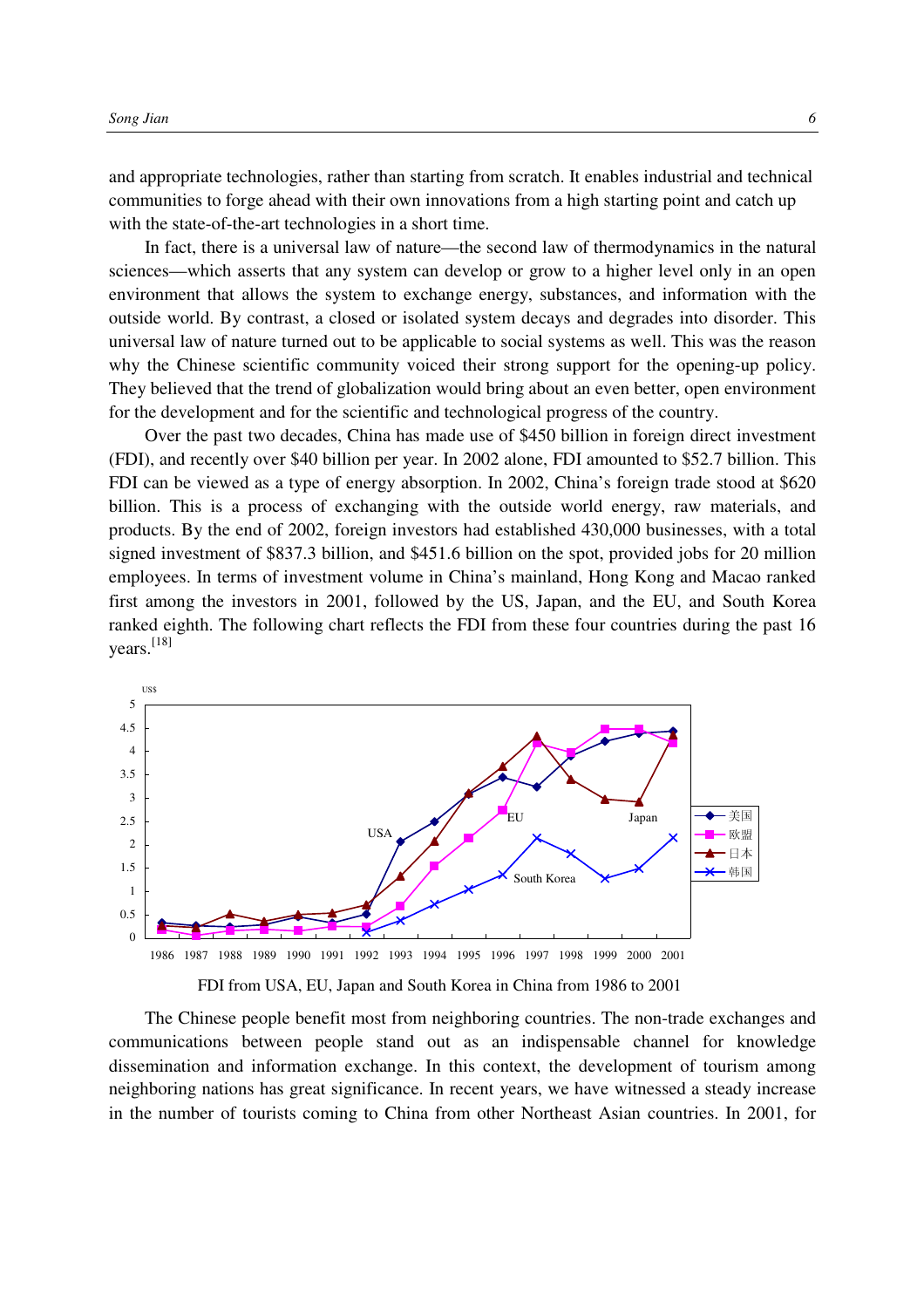instance, 2.4 million from Japan, 1.7 million from South Korea, and 1.2 million from Russia visited China for sightseeing; together, these three groups accounted for 50% of all foreign tourists. This played an important role in developing the friendly relations among neighbors. Over the last 20 years, more than 1 million foreign professional experts have been invited to work in China, with 0.2 million annually in 2000 and 2001.<sup>[19,20]</sup> Over 0.1 million Chinese go abroad each year for study or work.

The people of China's three northeast provinces have a high regard for the late Mr. Syoichi Hara of Hokkaido. Despite his advanced age, he went to the northeast provinces to disseminate his new method of rice cultivation voluntarily for 15 years, contributing a great deal to the increase in the region's rice production. Heilongjiang Province has become one of the largest rice producers in China. The Chinese government and people have expressed their heartfelt appreciation to Mr. Hara and bestowed various awards on him, in recognition of his great contribution. After he passed away in 2002, people organized mourning activities in his honor.

The Longtouqiao Reservoir Project of the Heilongjiang Sanjiang Plain Program was implemented with a loan of 3 billion yen, arranged by the Niigata Japan–China Friendship Association. At the invitation of Vice Premier Wang Zhen, Mr. Tosaburo Sano of Niigata volunteered to help China to transform marsh land into productive, agricultural land, and made this project a great success after 25 years of hard efforts. During this process, Niigata and Heilongjiang formed strong ties of friendship with a sister-province relationship.

With the assistance of JICA and the Japan Silver Volunteers' Association, many retired Japanese have volunteered to come to work in China, lending their help to China's economic development and training of young people. So far, 60,000 Japanese experts have come to work in China each year, bringing not only professional expertise but also a strong sense of commitment, and they have won the heartfelt respect of local people.

### **4. Prospects for the Tumen River Area**

Since 1991 when China started to carry out the opening-up policy in the Tumen River area, notable accomplishments have been registered, thanks to assistance from the Northeast Asia Economic Forum, the UNDP, and other UN organizations. In 1992, the government gave the go-ahead to the *Development Plan of the Tumen River and Hunchun Area*, and subsequently, the *Program for the Development of the Tumen River Area* and the scheme of development during the Tenth Five-Year Plan, worked out by Jilin Province and approved by the central government.

Thanks to the coordination and support of the UNDP, on the basis of the proposal set forth by the Northeast Asia Economic Forum, the *Agreement on the Tumen River Economic Development Area and Northeast Asia Coordination Committee* was signed in 1995 by China, North Korea, and Russia. In the meantime, China, North Korea, South Korea, Mongolia, and Russia signed the *Agreement on Establishing the Development Coordination Committee for the Tumen River Area* and the *Memorandum on the Tumen River Economic Development Area and Northeast Asian Environmental Rules*. These documents have laid a legal basis for cooperative economic development between the neighboring countries.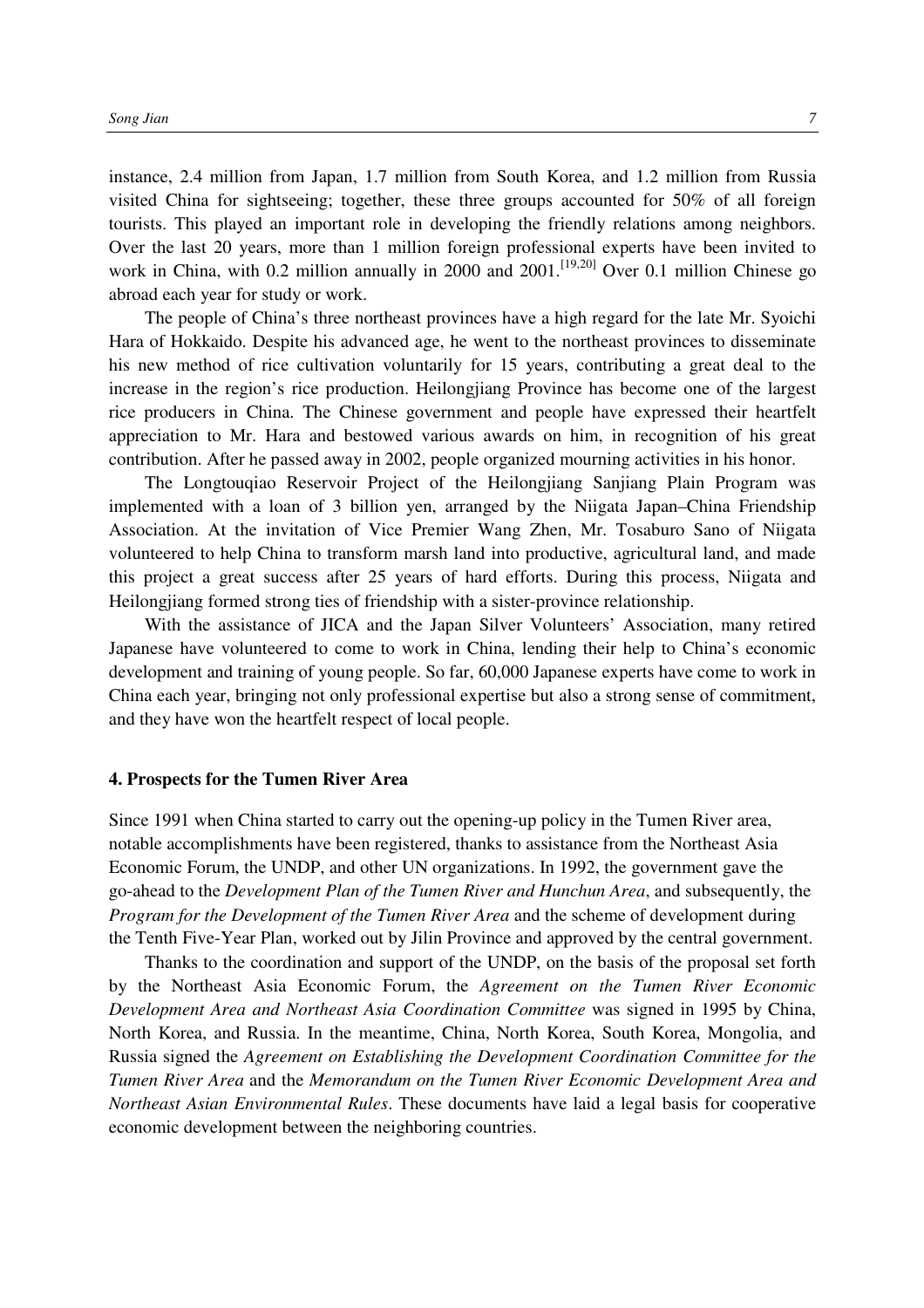Since then, Chinese governments at all levels have made great efforts for the development of the area and have invested more than RMB 5 billion (more than US\$600 million) for the construction of port, energy supply, transportation, and communications facilities. The Hunchun-Kameishaowaya Railway has been joined with the domestic network, achieving an annual cargo capacity of 0.8 million tons. The newly established Hunchun and Quanhe Inspection Buildings boast an annual capacity of 0.6 million passengers and 0.6 million tons of cargo, and the Hunchun Highway, railways, and ports have been built as complementary facilities. The Changchun-Hunchun Expressway is still under construction, but part of it is already open to traffic. The expansion of the Yanji Airport has been completed, with a new runway for large aircraft and an annual passenger capacity of 1.3 million. The newly opened highways and railways among China, Russia, and the DPRK, the airline route connecting South Korea, and five through-transport corridors by land and sea are all already operating well, including the one for passengers and cargo from Hunchun by way of Zarubino to Sokcho.

In May 2002, the Chinese Premier and the Russian Prime Minister signed an agreement for joint development of Hunchun-Kameishaowaya through transport, and Jilin Northeast Asia Railway Company immediately offered a loan to the Russian company for reconstruction of railway facilities. Russia's Ministry of Communications has delivered instructions for cargo transportation by way of the Hunchun-Kameishaowaya Railway, and its Ministry of Foreign Affairs has given the go-ahead on negotiations for Jilin Province to lease Zarubino Port facilities. Russia's suggestion of "transferring a 51% share of the port to China" is under discussion. There are 10 cooperative projects among NorthKorea, South Korea, and Russia to reconstruct the railway facilities in Northeast Asia, and all either being carried out or are in the planning stage. All of these projects would provide a great boost to the economic growth of Hunchun and Yanji, which in turn will hasten the economic development of Jilin Province and Northeast China as a whole.

The Central and Jilin Provincial governments have attached much significance to the development and opening up of the Tumen River area, deeming it to be a foundation for regional cooperation in Northeast Asia. Jilin Province has enhanced its capabilities and performance and is trying to make full use of the state-granted preferential policies to turn the Tumen River area into one of the most open and best places for the integration of technologies, labor, capital, and markets among the Northeast Asian countries in the twenty-first century. The provincial government has made earnest efforts to work jointly with its counterparts in the neighboring countries in studying issues concerning the future of the regional economy, traffic, transportation, policy, and environment, in order to set forth suggestions and proposals for the governments' decision-making in the future.

In the vicinity of the three provinces of Northeast China are fast-growing Hebei, Shandong, Tianjin city, and the extensive region surrounding Bohai Sea. They are enthusiastically looking forward to joining the Northeast Asian Economic Cooperation Zone (NAECZ) and becoming part of it. With a total population of 260 million, these provinces may serve as reliable hinterland of the zone and lend a great deal vitality to further its prosperity.

According to my understanding, the Chinese government's intentions concerning the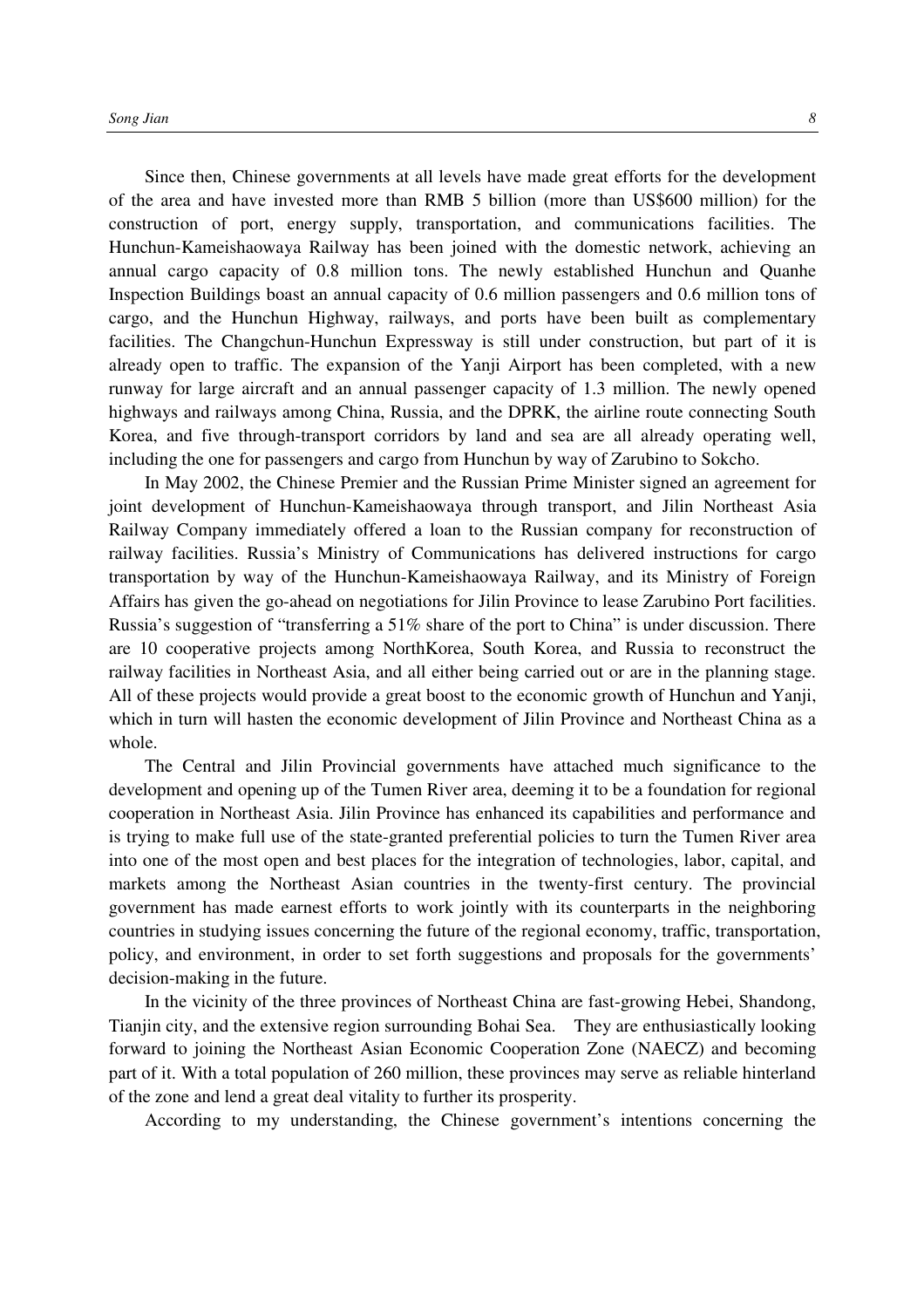accelerated development of the NAECZ may be summarized as follows:

(1) It is hoped the Secretariat of the UNDP's Tumen River Area Development Programme and the NEAEF could organize a working group to draft a plan for the Hunchun-Khasan zone of economic cooperation; a plan for the Tumen River area's economic and trade cooperation among China, the DPRK, and Russia; a plan for the Hunchun-Rajin zone of economic and trade cooperation between China and the DPRK; and a plan for the trans-national zone of economic cooperation between China and Mongolia. Commonly agreed policies and regulations are expected to be worked out for the region, to encourage the countries concerned to sign bilateral or multilateral agreements on investment and trade; to enhance the construction of traffic facilities and their connection with the existing traffic network; and to nudge the Northeast Asian countries into joint efforts for developing tourism, trade, and industrial cooperation, thus strengthen the links among their economies.

(2) It is hoped the Secretariat of the UNDP TRADP and NEAEF can contribute to the formulation of unified policies and plans to forge ahead with the general trade, border trade, transit trade, and processing trade, as a solid foundation for the Tumen River Area of Economic, Technical and Trade Cooperation during the period 2005 to 2008.

(3) A consultative Committee for the Japan Sea Rim Economic Zone, and a regular meeting mechanism of local heads of governments should be set up before 2010, followed by the founding of a cooperation-promotion committee of the Northeast Asia Economic Forum, whose role would be to encourage relevant countries to sign bilateral or multilateral agreements on free trade in the Northeast Asian Free Trade Zone.

(4) It is hoped that the Japanese government can be urged to become a formal part of the Northeast Asian regional organizations for economic cooperation. We hope the local governments of Niigata, Toyama, Akita, and other prefectures located in the Japan Sea area can take the lead in planning Northeast Asia's economic development, as the powerhouse driving the economic growth of the Japan Sea rim in the twenty-first century.

(5) It is hoped that the UNDP, ESCAP, and other UN organizations can assist the six Northeast Asian countries to seek international resources and funding for local infrastructure construction and economic development. We propose that the World Bank and the Asian Development Bank get involved in the development of the region. We strongly support the creation of the proposed Northeast Asian Development Bank (NEADB).

From my viewpoint, building the waterway from Fangchuan to the Japan Sea for navigation is still an option in the long run. The port of Antwerp in Belgium, is a successful example. A waterway was built to connect it with the sea, 85 kilometers away, and the port has become the second largest one in Europe, with a throughput exceeding 100 million tons as early as 1980s.

A decade of experience tells us that the hurdles remaining to be overcome include: the countries concerned have not worked out a joint uniform scheme for this region's development, and only a handful of projects have been nailed down so far; few nations established efficient management mechanisms after the relevant agreement was signed. As a result, it takes a long time for any particular transnational cooperative project to be implemented. There is a lack of regional trade agreements and a commonly agreed legal basis for the protection of investors'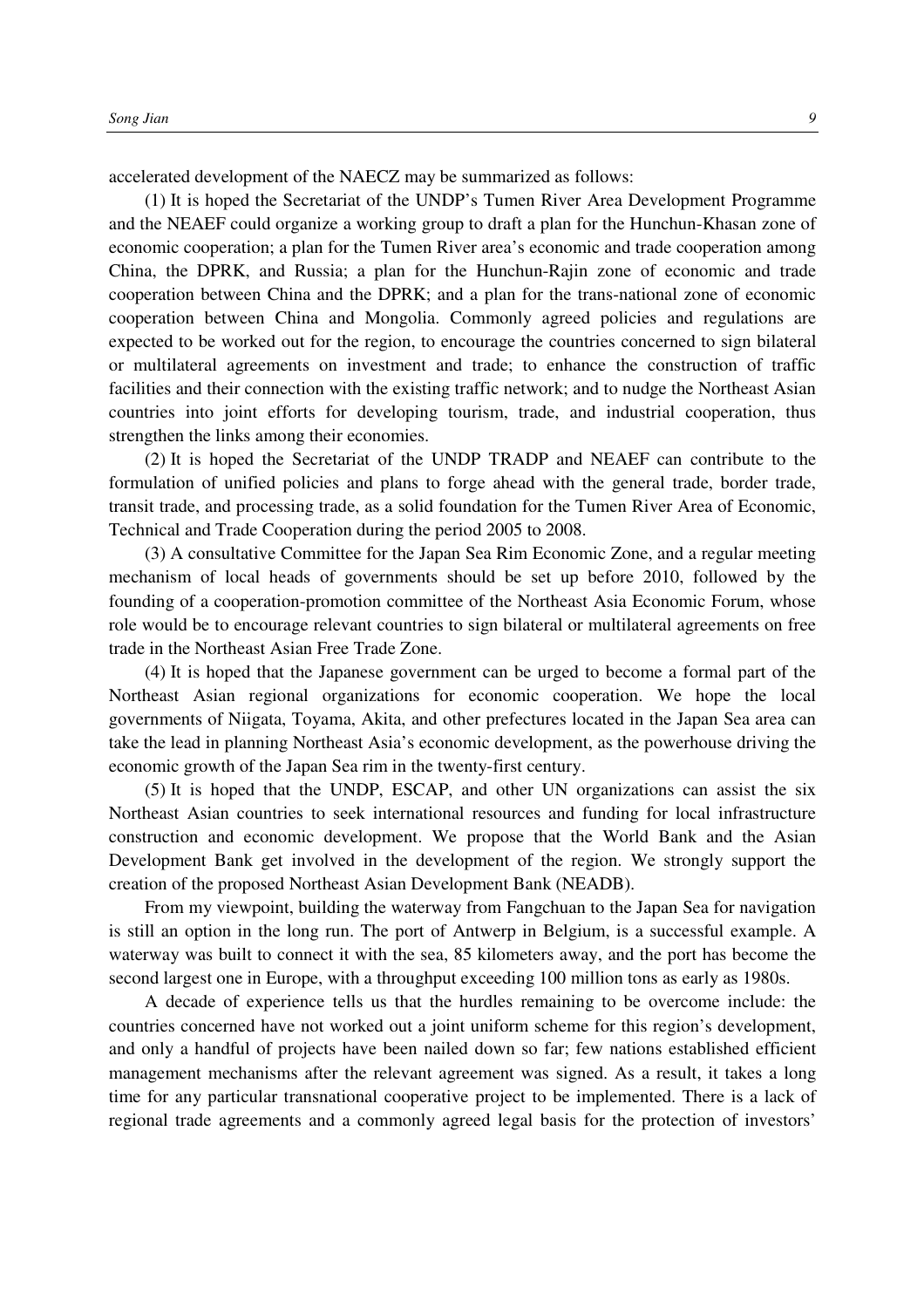rights and interests. The bottleneck stems from the lack of sufficient mutual trust among the countries and regions. Once trust is established among them, a solid basis will be laid for the settlement of all problems.

## **5. Mutual Trust-prerequisite of Cooperation and Common Development**

The Northeast Asian countries have diverse historical backgrounds and are at different stages of development. However, geopolitics and recent history made them inexorably intertwined amid inexplicable tragedies, unaccountable conflicts, and unpayable debts. All peoples of these countries have suffered from the disasters and sacrifices caused by the World War, Cold War, domestic setbacks, and other hardships of the twentieth century. This historical heritage will be remembered and carried forward, for good or bad, by many future generations to come. Nevertheless, all people have drawn lessons and got a deeper understanding of relevant events of the past through their own experience. They have looked for new ways of life and affirmed new objectives for their future: peace and development.

The sufferings of the twentieth century pushed all people of the Northeast Asian countries toward shared aspirations and determination:

- resolutely opposing aggression and instead seeking development in a peaceful environment
- discarding enmity and maintaining good neighbly relations
- facilitating economic cooperation
- accelerating the industrialization and modernization drive
- raising social productivity and people's income.

These form the shared basis on which common prosperity can be achieved.

Geopolitics and shared aspirations have brought about many common interests for the people of the Northeast Asian countries. ERINA and the Northeast Asia Economic Forum have been studying these issues for the past decade.

How to guarantee sufficient energy supply in the twenty-first century is a critical issue facing Japan, South Korea, and China for their future development. Instead of relying on the Middle East, the countries should exert joint efforts to exploit the region's own oil, natural gas, and hydroelectric resources and to establish an adequate transport system to ensure the energy supply for sustainable development of all the Northeast Asian countries.<sup>[21,22,23]</sup>

Environmental protection and preservation of the ecosystem stand out as growing concerns for everyone in Northeast Asia. The dust storm occurring each spring, which originates in part in Siberia and Central Asia, and gains strength as it passes across Xinjiang and Mongolia, is damaging to the environment in which the people of North China, Japan, and the Korean peninsula live. The dust storm is believed to be caused by the atmospheric circulation system in the northern hemisphere and a result of continuing ecological degradation and deterioration. Solving such an environmental problem is definitely a large-scale task that cannot be accomplished without regional planning and joint system-engineering measures taken by all countries concerned. This issue is similar to that of greenhouse gas emissions and the global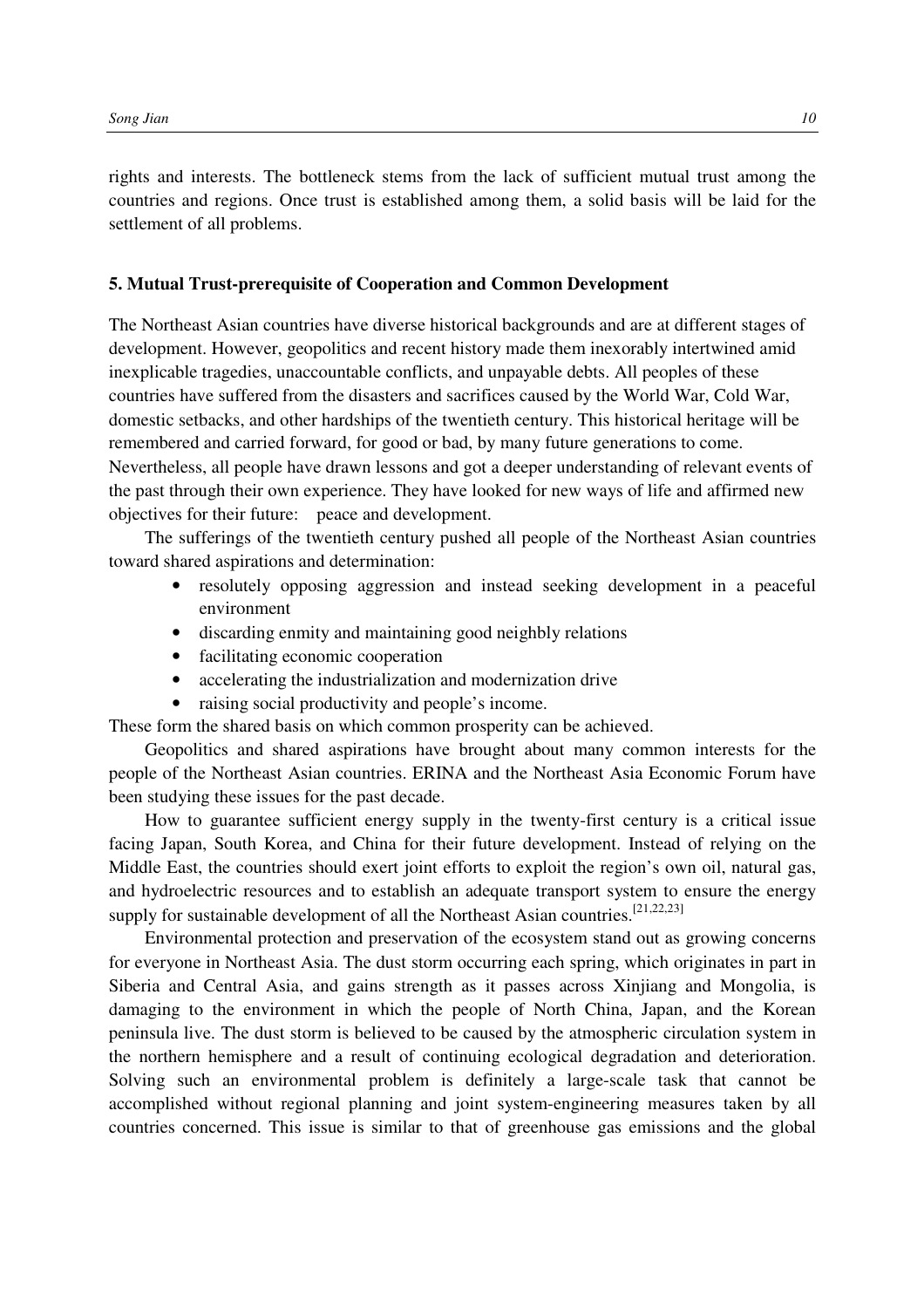warming that is confronting the whole world.<sup>[24]</sup>

Economic globalization, an irresistible trend of historical development, is the outcome of phenomenal progress in science and technology. The booming of the information industry has further expedited the process. If the Northeast Asian countries are to make the fullest use of their strong points and advantages in the global market competition, one of the critical factors is to establish and maintain unobstructed communications systems among the people themselves and with the rest of the world. The detailed studies on highways, railways and other issues of transportation, carried out by our colleagues at ERINA, are extremely important and instructive.[25] We sincerely hope that the UNDP and the Northeast Asia Economic Forum can forge ahead to request all parties to accelerate the pace in creating the necessary conditions for the final goal: the establishment of a free trade association (FTA) in the near future.

Enhancing mutual understanding and trust among governments and peoples, and forming a firm collective decision of friendly close cooperation, are the prerequisites for common economic development and social progress in Northeast Asia in the twenty-first century. All parties are asked to take effective measures to promote exchanges and direct communications among peoples, nurture the sense of mutual trust and understanding, boost cultural and technical exchanges, provide each other with access to tourism markets, improve relevant laws and regulations, facilitate the open border trade, and streamline relevant customs formalities.<sup>[26,27]</sup>

The ancient sages Confucius and Mo-tse (BC 468-376) wrote systematically and at length on the ethics underlying East Asian civilization. Confucius's motto of "Do not treat others in a way that you do not like to be treated" has turned into a Golden Rule, universally acknowledged the world over. Mo-tse set forth the ethics of "wide love and mutual benefit" and "love others before loving yourself."[28] The renowned British scientist Joseph Needham (1900-1995) noted that "Mo-tse started to advocate the theories of 'wide love or philanthropy' as early as the fourth century before Christ, and all people have high reverence for him." British historian Arnold Joseph Toynbee (1889-1975) pointed out that "Mo-tse's doctrine on altruism is the forerunner of the theories against war of aggression, which is of much value of reference nowadays. And 'wide love' should be understood as a global theory applicable universally." At the beginning of the twentieth century, Sun Yat-sen and other Chinese revolutionaries deemed Mo-tse to be "the first master of equality and philanthropy in the world" and ranked him parallel with George Washington and Jean-Jacques Rousseau as the one of the greatest men in the world. Confucius's and Mo-tse's doctrine on fraternity and philanthropy has exerted a profound and far-reaching influence upon the Chinese and other East Asians for millennia, and is being accepted by an increasing number of people throughout the world today. I hope the governments and peoples of Northeast Asia will build fraternal relations with their neighbors according to the "wide love and mutual benefit" doctrine, and will thus become reliable partners in the twenty-first century.

It is gratifying to note that during the decade since they were founded, ERINA and the NEAEF, with the guidance and strong support of the UNDP and other UN organizations, have contributed much to the cause for all the matters I have mentioned, and they have helpd to pave the way for Northeast Asia's common development in the twenty-first century. They have gained much new experience in wining the involvement of governments through non-governmental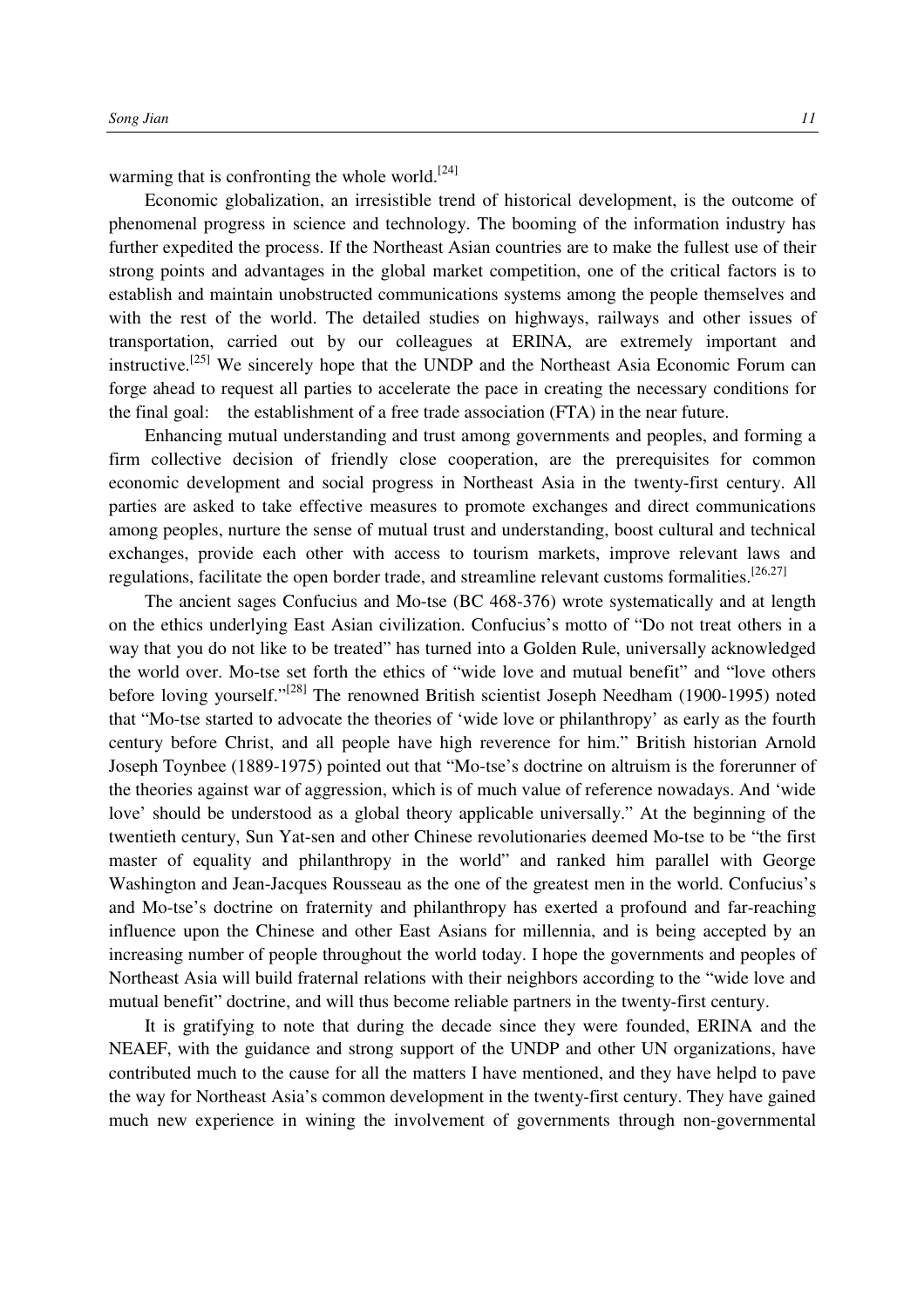activities. On this occasion, I would like to extend my heartfelt appreciation and respect to those working at ERINA and the NEAEF. We owe much especially to Dr. Lee-Jay Cho, the founder of the Forum, who has devoted all his academic knowledge and ability for the good of the Asian peoples with heart and soul. My respect also goes to our friends in the UNDP and ESCAP who have offered so much guidance and help to us.

## **References**

- [1] Zhu Rongji: *Government Work Report*, March of 2003
- [2] Koshima Kiyoshi: *China is One of the Reliable Leaders.* International Economic Review, No. 2, 2003
- [3] Song J, Yu J Y.: *Population System Control*, Berlin: Springer-Verlag, 1988
- [4] *China Statistics Annals*, China Statistics Annals Publishing House, 2001
- [5] Encyclopedia Britannica: "Japan". Vol.22, 1993
- [6] Yan Shanping: *Government and Business in Japanese Economy*, Shanghai Far East Publishing House, 1997
- [7] Wang Wenhua, Wang Xi: *Miraculous Japan*, Chengdu Map Publishing House, 2002
- [8] Johnson Chalmers: *MITI and Japanese Miracle: the Growth of Industrial Policy*, 1982
- [9] Konosuke Matsushita: *My Philosophies of Operation* (translated by Zhou Qiming), Matsushita Industrial Co., Ltd., 1992
- [10] Kazuo Inamori: *Life and Business Operation* (translated by Ma Xiaomei), 1998
- [11] Masao Shimata: *Sino-Japanese Relations in 50 Years after the Second World War*, Jiangxi Education Publishing House, 1998
- [12] Ministry of Finance, MOFTEC and Ministry of Science and Technology of PRC: *Achievements of Sino-Japanese Economic and Technical Cooperation -- the 30th Anniversary of the Normalization of Sino-Japanese Relations*, 2002
- [13] Song Jian: *Trend of Going Abroad for Study during a Century*, Science and Technology Daily, February 12, 2003
- [14] Song Jian: *Centennial Objective*, 150-152, Atomic Energy Publishing House, 2002
- [15] Choi Hochin (Cui Hengxie), *South Korea's Strategies of Technical Development in the 21st Century*, report delivered on the Beijing Development Strategy Forum, March 23, 1999
- [16] Lee-Jay Cho and Yoon Hyung Kim: *Economic Development in the ROK: A Policy Prospective*, Honolulu, East-West Center, 1991
- [17] *World Development Report* (2000/2001), World Bank, 2001
- [18] These figures are offered by the Department of Foreign Capital of MOFTEC, 2002